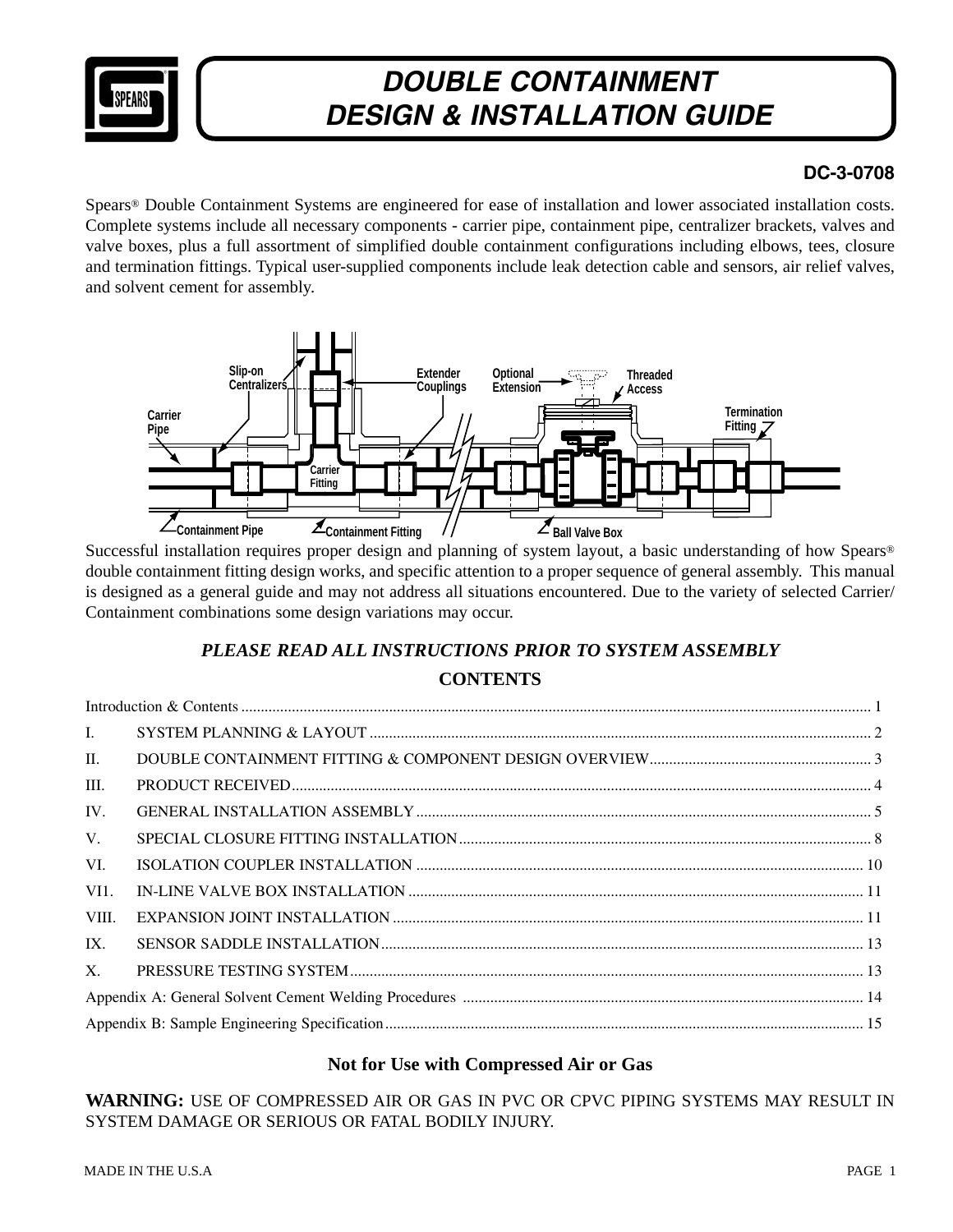

## **I. SYSTEM PLANNING & LAYOUT**

The following issues need to be addressed in the planning stage of System Layout:

**• Carrier/Containment Combinations:** System primary carrier and secondary containment size, and material and pipe Schedule must be determined based on system temperature, pressure, and volume requirements. Standard Carrier x Containment sizes and material/Schedule combinations are shown in the table below. Double containment systems can be custom produced to virtually any standard pipe size, material, or material combinations not shown, including multiple carriers in a single containment system. Contact Spears® Technical Services.

| Carrier            | PVC Sch 40  | PVC Sch 40  | PVC Sch 80 | PVC Sch 80 |                  |            |             | PVC Sch 80 CPVC Sch 80 CPVC Sch 80 CPVC Sch 80 |
|--------------------|-------------|-------------|------------|------------|------------------|------------|-------------|------------------------------------------------|
| X                  | $\mathbf x$ | $\mathbf x$ | x          | x          | $\boldsymbol{x}$ | x          | x           | $\mathbf x$                                    |
| Containment        | PVC Sch 40  | PVC Sch 40  | PVC Sch 40 | PVC Sch 40 | PVC Sch 80       | PVC Sch 40 | CPVC Sch 80 | PVC Sch 40                                     |
| <b>Size</b>        |             | Clear       |            | Clear      |                  |            |             | Clear                                          |
| $1/2 \times 2$     | $\bullet$   | $\bullet$   | ٠          | $\bullet$  | ٠                | ٠          | $\bullet$   | $\bullet$                                      |
| $3/4 \times 3$     | $\bullet$   |             |            |            | ٠                |            | $\bullet$   |                                                |
| $1 \times 3$       | $\bullet$   |             | ٠          | $\bullet$  | ٠                |            | $\bullet$   | $\bullet$                                      |
| $1 - 1/2 \times 4$ | $\bullet$   |             |            |            | ٠                |            | $\bullet$   |                                                |
| $2 \times 4$       | $\bullet$   | $\bullet$   | $\bullet$  | $\bullet$  | $\bullet$        | $\bullet$  | $\bullet$   | $\bullet$                                      |
| $3 \times 6$       | $\bullet$   |             | $\bullet$  | $\bullet$  | $\bullet$        |            | $\bullet$   | $\bullet$                                      |
| $4 \times 8$       | $\bullet$   |             |            |            | ٠                |            | $\bullet$   | $\bullet$                                      |
| 6 x 10             | $\bullet$   | N/A         | ٠          | N/A        | ٠                |            | $\bullet$   | N/A                                            |
| 8 x 12             | ٠           | N/A         |            | N/A        | ٠                |            | ٠           | N/A                                            |

### **STANDARD CARRIER X CONTAINMENT COMBINATIONS**

N/A = Not available in specified size and material

**System Support:** The system must be supported according to standard pipe support methods and criteria for installation of the Containment-size pipe. Where practical, system support should align with internal carrier support (centralizers) to reduce concentrated point loads.

- **Caution:** System must be designed so that if carrier fails (leaks), the Containment pipe must not be pressurized beyond 10 psi pressure. An extremely hazardous condition can result from the air in the containment pipe becoming compressed. An air relief valve can be used or a vent to a containment vessel can be installed.
- **Thermal Expansion & Contraction:** Both Containment and Carrier system expansion and contraction must be determined, just like any other system. This is especially important where significantly different fluid temperatures are anticipated between the Carrier system and the Containment system. The primary line must be designed to allow for expansion & contraction due to process media temperature. The secondary line must be designed to accommodate temperature changes, especially in above ground installation where environmental factors will affect the temperature of the pipe.
- **Containment Thrust Blocking:** Adequate thrust blocking must be determined for the system and related loads.
- **Termination Points:** Must be determined for both start and end of Containment portion of the system.
- **Leak Detection Sensors, Drains, Valve Box, etc.:** Location and type must be determined (i.e. ball valve, gate valve, etc.)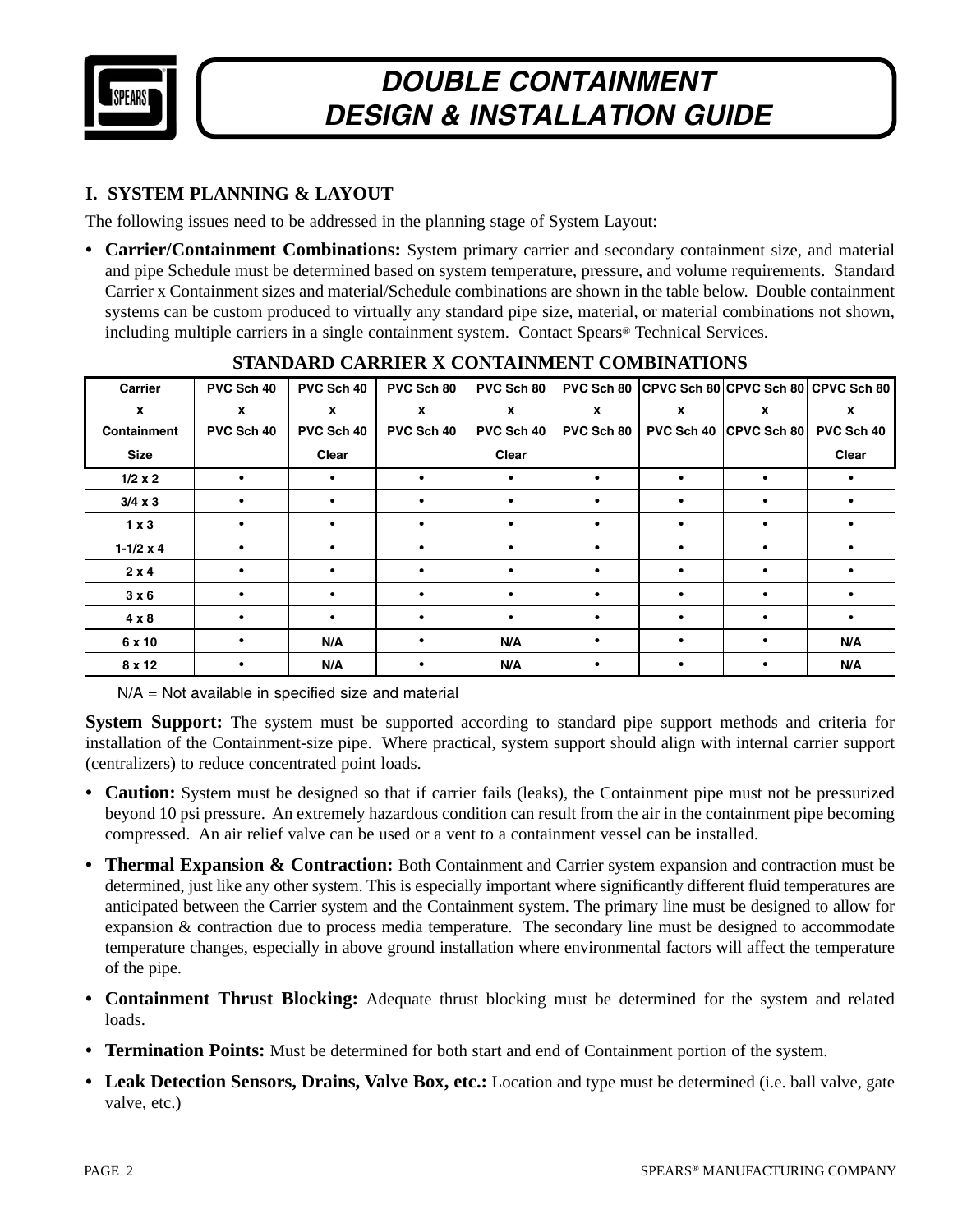

### **II. DOUBLE CONTAINMENT FITTING & COMPONENT DESIGN OVERVIEW**

A basic understanding of Spears® double containment fitting and component design will make assembly much easier. Additional details of their application is found in each specific installation section.

- General configurations (elbows, tees, etc.) of Spears® double containment fittings consist of separate internal Carrier and external Containment fittings of the same configuration. Carrier fittings (except standard couplings) are equipped with extenders to facilitate cement assembly. Centralizers are used inside the Containment piping system, but not inside fittings in order to; 1) allow movement of the Carrier assembly inside the Containment system during expansion and contraction; and 2) allow the Carrier assembly to be more easily cemented before cementing the Containment assembly. NOTE: Certain configurations may require oversized containment fittings bushed to specified containment pipe size in order to accommodate specified carrier fitting configurations.
- Most double containment fitting configurations (where practical) are designed with dimensions that bring the pipe stop of the Carrier fitting flush to the face of the socket of the Containment fitting. This facilitates solvent cementing and determination of Carrier and Containment pipe cut lengths. On each pipe run, the Carrier pipe cut length is equal to the face-to-face distance between Containment fittings. The Containment pipe cut length is equal to the Carrier pipe length plus two (2) Containment pipe socket lengths.
- Termination Fittings are a special configuration for starting or stopping the containment portion of a system. Termination fittings will consist of a reducer coupling to accept the Containment pipe that is pre-fabricated to an internal extender coupling for connection to existing carrier system, thereby terminating (start or stop) the secondary containment portion of the system.
- System installation is best accomplished by consecutive assembly from a starting point to the end of the system. In situations where runs of Carrier and Containment system must meet, the Closure Fitting is a special coupling configuration for joining both Carrier and Containment piping. Closure Fittings are frequently used at the end of a system where the final Termination Fitting must connect to a fixed point in the system.

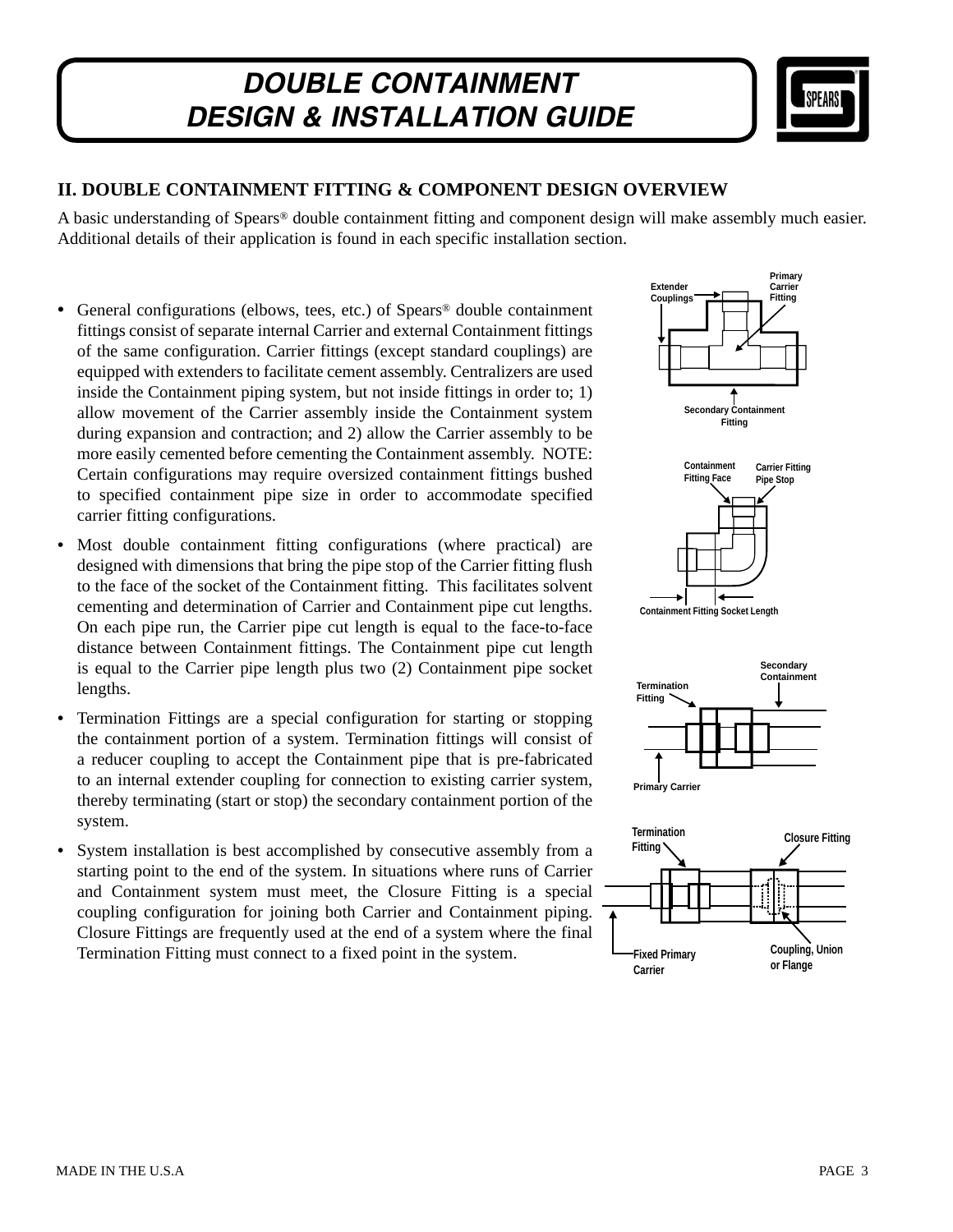

- Centralizers are a simple slip-on design which are positioned and held in place by a few wraps of Clean-room adhesive on each side. Centralizers hold the Carrier piping centrally located within the Containment piping and are designed with an annular space for routing of leak detection cable, if used.
- In-Line Ball Valve Boxes are a pre-assembled "Tee-style" configuration with a valve installed for connection to Carrier and Containment piping. A threaded access is provided through the tee-box branch. Valve handle extensions through the cap are available as an option.

 NOTE: Tee-style valve boxes are normally over specified containment pipe size and bushed down in order to accommodate carrier valve.

- Sensor Saddles are special devices which can be installed on the Containment system where a "low-point" is desired for leak-detection apparatus. Saddles may also be used in Containment piping high points for air relief or for connection of Containment drainage valves.
- Expansion Joints are designed to accommodate linear thermal expansion and contraction in thermoplastic systems using an O-ring sealed internal piston. These units can be used on either primary Carrier or secondary Containment portions of the system, especially where a significant temperature differential exists between the two. Expansion Joints also double as an adjustable coupling or repair coupling for making pipe connections.
- Additional specialty configurations can be custom produced according to user requirements.

## **III. PRODUCT RECEIVED**

Carrier and Containment pipe are sold and shipped separate from each other in standard stock 20-foot lengths. Finished cut lengths are prepared by the user at time of installation.

Likewise, each configuration of a double containment fitting is shipped with Carrier and Containment fittings separately, except special configurations that require factory pre-assembly. Upon receipt, each double containment configuration (Carrier fitting and Containment fitting) should be matched up in preparation for installation.









**Carrier Expansion Joint**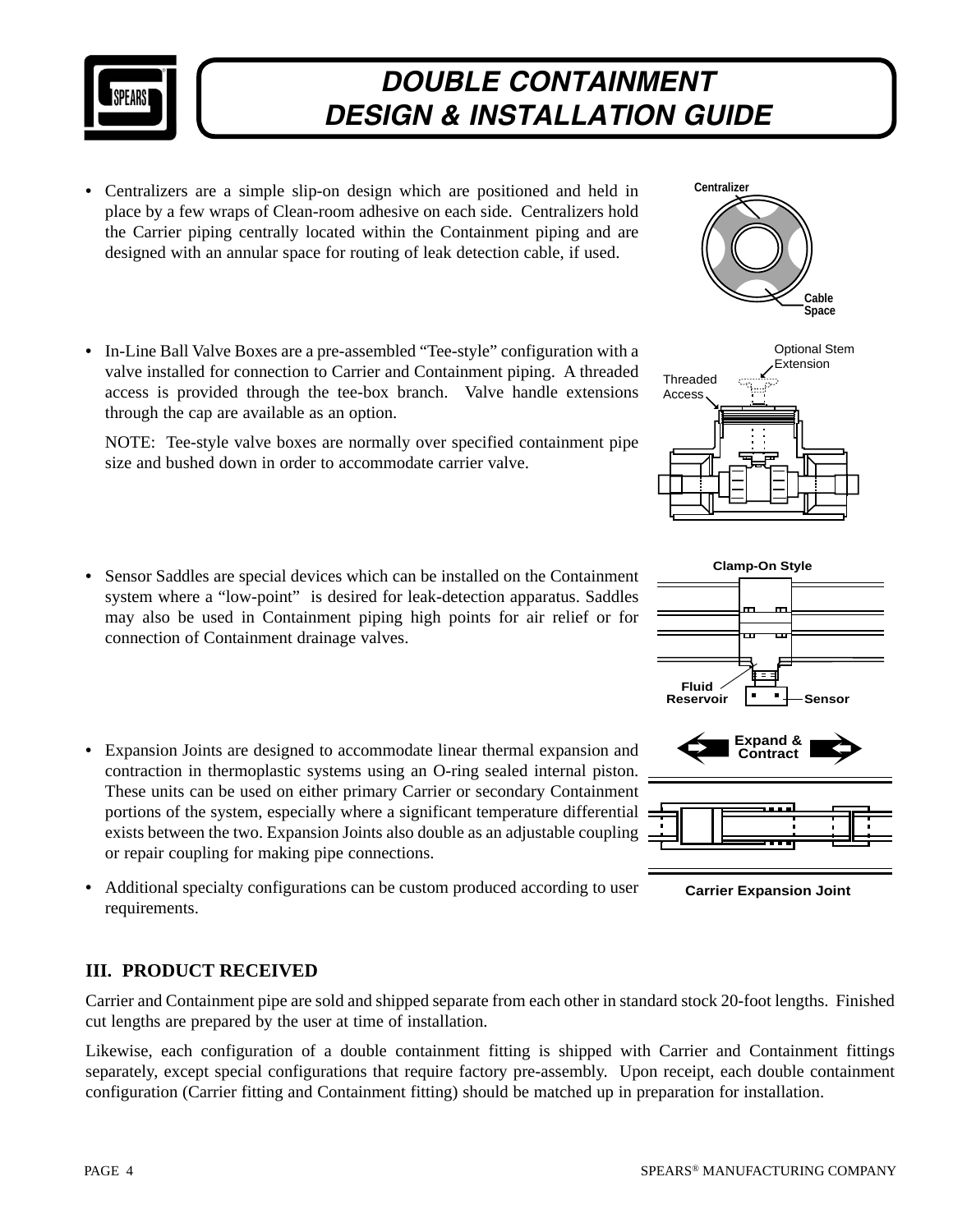

### **IV. GENERAL INSTALLATION ASSEMBLY**

**Important:** Proper solvent cementing procedures must be followed. See Appendix A

#### **Termination Fitting - The Proper Starting Point**

Where practical, it is easiest to start using a Termination fitting. This special fitting terminates (start/stop) the secondary Containment portion of the system. The Termination fitting is assembled to the existing primary piping system which continues as the Carrier in the double containment portion of the system and provides a connection for starting (or ending) the Containment piping.



**Termination Fitting**

## **Step 1: Install Termination Fitting to Primary Carrier Pipe**

Using proper dauber size, cement Termination Fitting to the primary carrier piping.

#### **Step 2: Cut Carrier & Containment Pipe Lengths**

**Important:** All pipe MUST be cut square and properly deburred and beveled.

- 1. *Carrier Pipe Cut Length:* Determine the distance between the Containment socket end face of the first fitting to the socket end face of the next Containment fitting and cut Carrier pipe to that length.
- Note: This dimension can be calculated from system centerlines as follows:

Lcar =  $D - (C1 + C2)$ 

- Where:  $Lcar = Carrier$  Pipe Cut Length
	- $D =$  Centerline to Centerline distance between Containment fittings
	- $C1 =$  Centerline to socket end of first Containment fitting
	- $C2 =$  Centerline to socket end of second Containment fitting
- 2. *Containment Pipe Cut Length:* Add the socket lengths for each of the two (2) connecting Containment fittings to the Carrier pipe cut length and cut the Containment pipe to that length.

Note: This dimension can be calculated as follows:

$$
Lcon = Lcar + S1 + S2
$$

- Where: Lcon = Containment Pipe Cut Length
	- Lcar = Carrier Pipe Cut Length
	- $S1 =$  Socket Length of first Containment fitting
	- $S2 =$  Socket Length of second Containment fitting

COUPLING NOTE: Regular couplings do not come with extenders. Where a continuation of a straight pipe run is made with a coupling on carrier or containment pipe, use the overall coupled length in the above calculations. Special allowances should also be made for Closure Fittings and Expansion Joints in determining cut lengths.



**Primary Carrier**

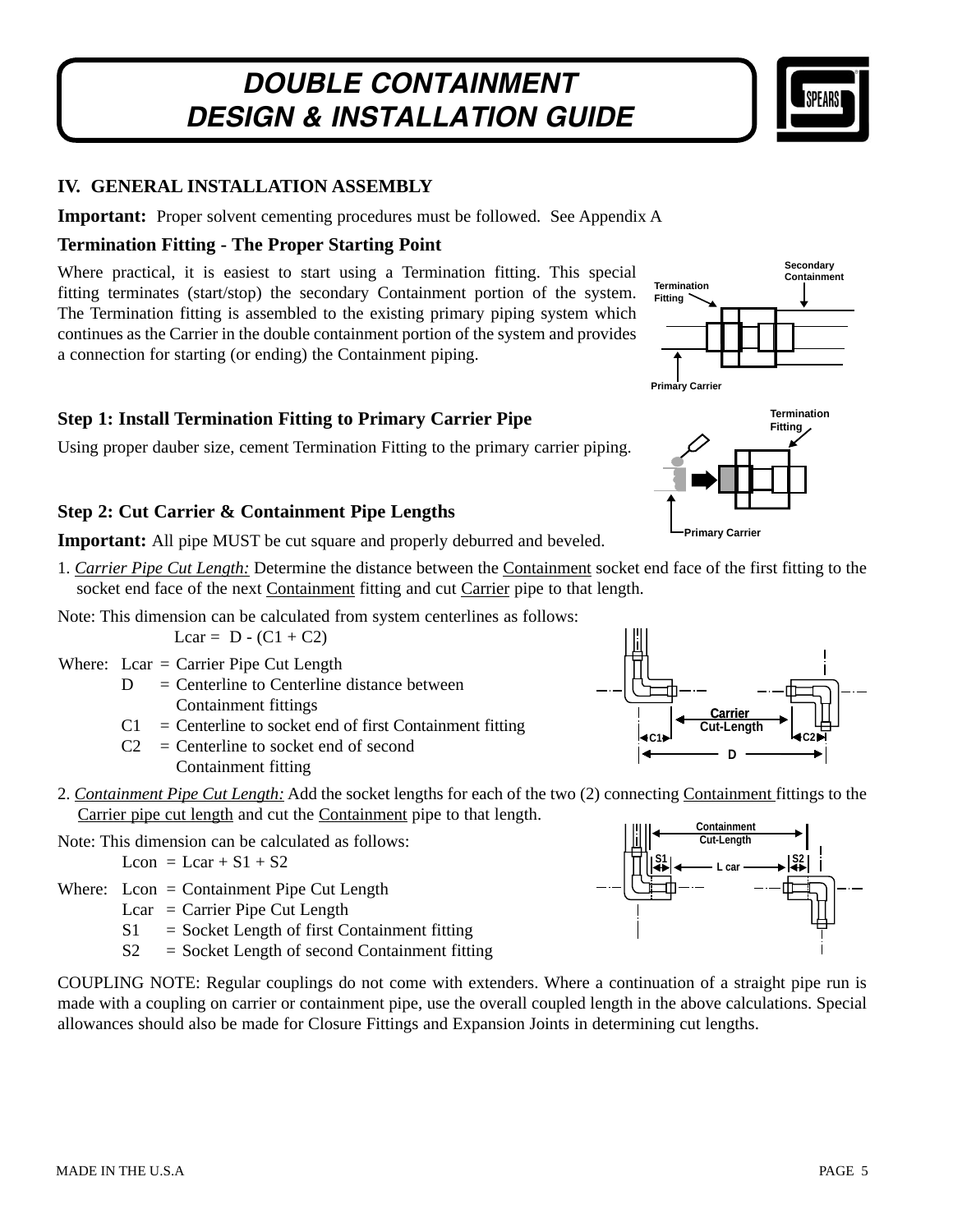

### **Step 3: Assemble Slip-On Centralizers**

The chart below shows recommended Centralizer support spacing according to Carrier pipe size, material and Schedule at specified operating temperature for liquids up to 1.00 specific gravity, but does not include concentrated loads (see chart note on double containment system support).

| Carrier<br><b>Size</b> |              |            | Temperature °F | <b>PVC SCHEDULE 40 CARRIER</b> |             |              |              |              | <b>PVC SCHEDULE 80 CARRIER</b><br>Temperature °F |             |            |             | <b>CPVC SCHEDULE 80 CARRIER</b><br>Temperature °F |              |             |             |  |  |  |
|------------------------|--------------|------------|----------------|--------------------------------|-------------|--------------|--------------|--------------|--------------------------------------------------|-------------|------------|-------------|---------------------------------------------------|--------------|-------------|-------------|--|--|--|
| (in.)                  | $60^\circ$   | $80^\circ$ | $100^\circ$    | $120^\circ$                    | $140^\circ$ | $60^\circ$   | $80^{\circ}$ | $100^\circ$  | $120^\circ$                                      | $140^\circ$ | $73^\circ$ | $100^\circ$ | $120^\circ$                                       | $140^\circ$  | $160^\circ$ | $180^\circ$ |  |  |  |
| 1/2                    | $4 - 1/2$    | $4 - 1/2$  | 4              | $2 - 1/2$                      | $2 - 1/2$   | 5            | $4 - 1/2$    | $4 - 1/2$    | 3                                                | $2 - 1/2$   | $5 - 1/2$  | 5           | $4 - 1/2$                                         | $4 - 1/2$    | 3           | $2 - 1/2$   |  |  |  |
| 3/4                    | 5            | $4 - 1/2$  |                | $2 - 1/2$                      | $2 - 1/2$   | $5 - 1/2$    | 5            | $4 - 1/2$    | 3                                                | $2 - 1/2$   | $5 - 1/2$  | $5 - 1/2$   | 5                                                 | $4 - 1/2$    | 3           | $2 - 1/2$   |  |  |  |
|                        | $5 - 1/2$    | 5          | $4 - 1/2$      | 3                              | $2 - 1/2$   | <sub>6</sub> | $5 - 1/2$    | 5            | $3 - 1/2$                                        | 3           | h.         | h           | $5 - 1/2$                                         |              | $3 - 1/2$   | 3           |  |  |  |
| $1 - 1/2$              | 6            | $5 - 1/2$  | 5              | $3 - 1/2$                      | 3           | $6 - 1/2$    | <sub>6</sub> | $5 - 1/2$    | $3 - 1/2$                                        | $3 - 1/2$   |            | $6 - 1/2$   | <sub>6</sub>                                      | $5 - 1/2$    | $3 - 1/2$   | $3 - 1/2$   |  |  |  |
| ำ                      | <sub>6</sub> | $5 - 1/2$  | 5              | $3 - 1/2$                      | 3           |              | $6 - 1/2$    | <sub>6</sub> | 4                                                | $3 - 1/2$   |            |             | $6 - 1/2$                                         | <sub>6</sub> | 4           | $3 - 1/2$   |  |  |  |
| 3                      |              |            | h              | 4                              | $3 - 1/2$   | 8            | $7 - 1/2$    |              | $4 - 1/2$                                        | 4           | 8          | 8           | $7 - 1/2$                                         |              | $4 - 1/2$   | 4           |  |  |  |
| 4                      | $7 - 1/2$    |            | $6 - 1/2$      | $4 - 1/2$                      | 4           | Q            | $8 - 1/2$    | $7 - 1/2$    | b                                                | $4 - 1/2$   | Q          | $8 - 1/2$   | 8                                                 | $7 - 1/2$    | 5           | $4 - 1/2$   |  |  |  |
| <sub>6</sub>           | $8 - 1/2$    | 8          | $7 - 1/2$      | 5                              | $4 - 1/2$   | 10           | $9 - 1/2$    | 9            | h.                                               | 5           | 10         | $9 - 1/2$   | 9                                                 | 8            | $5 - 1/2$   | 5           |  |  |  |
| 8                      | 9            | $8 - 1/2$  | 8              | 5                              | $4 - 1/2$   | 11           | $10 - 1/2$   | $9 - 1/2$    | $6 - 1/2$                                        | $5 - 1/2$   | 11         | $10 - 1/2$  | 10                                                | 9            | b           | $5 - 1/2$   |  |  |  |
| 10                     | 10           | Q          | $8 - 1/2$      | $5 - 1/2$                      | 5           | 12           | 11           | 10           | ⇁                                                | 6           | $11 - 1/2$ | 11          | $10 - 1/2$                                        | $9 - 1/2$    | $6 - 1/2$   | 6           |  |  |  |
| 12                     | $11 - 1/2$   | $10 - 1/2$ | $9 - 1/2$      | $6 - 1/2$                      | $5 - 1/2$   | 13           | 12           | $10 - 1/2$   | $7 - 1/2$                                        | $6 - 1/2$   | $12 - 1/2$ | 12          | $11 - 1/2$                                        | $10 - 1/2$   | $7 - 1/2$   | $6 - 1/2$   |  |  |  |

## **RECOMMENDED MINIMUM CENTRALIZER SUPPORT SPACING (ft.) \***

Note: Specified minimum spacing can also be used for system support according to the secondary Containment pipe size and Schedule used. Where practical, system support should correspond to internal Carrier support (Centralizers) to minimize concentrated point loads.

to minimize concentrated point loads.<br>\* Note: Data furnished is based on raw material manufacturer's information. This information can be considered a reliable recommendation, but not a guarantee. Actual service conditions and system parameters should be reliable recommendation, but not a guarantee. Actual service conditions and system parameters should be evaluated by qualified personnel.

Assemble Centralizers to Carrier pipe as required (see chart above) holding in place with a loop of Clean-room adhesive over one flat side of each Centralizer followed by 3-wraps of adhesive around Carrier pipe on each side of Centralizer to hold loop. Orient so that the flat sides of all Centralizers align. On horizontal runs, the flat side should also lay parallel to the ground to accommodate any sensor wire used. evaluated by qualified personnel.<br>Assemble Centralizers to Carrier pipe as required (see chart above) holding in place<br>with a loop of Clean-room adhesive over one flat side of each Centralizer followed<br>by 3-wraps of adhesi







Insert Carrier pipe run with Centralizers into Containment pipe run while feeding sensor wire through and under Centralizers as required.

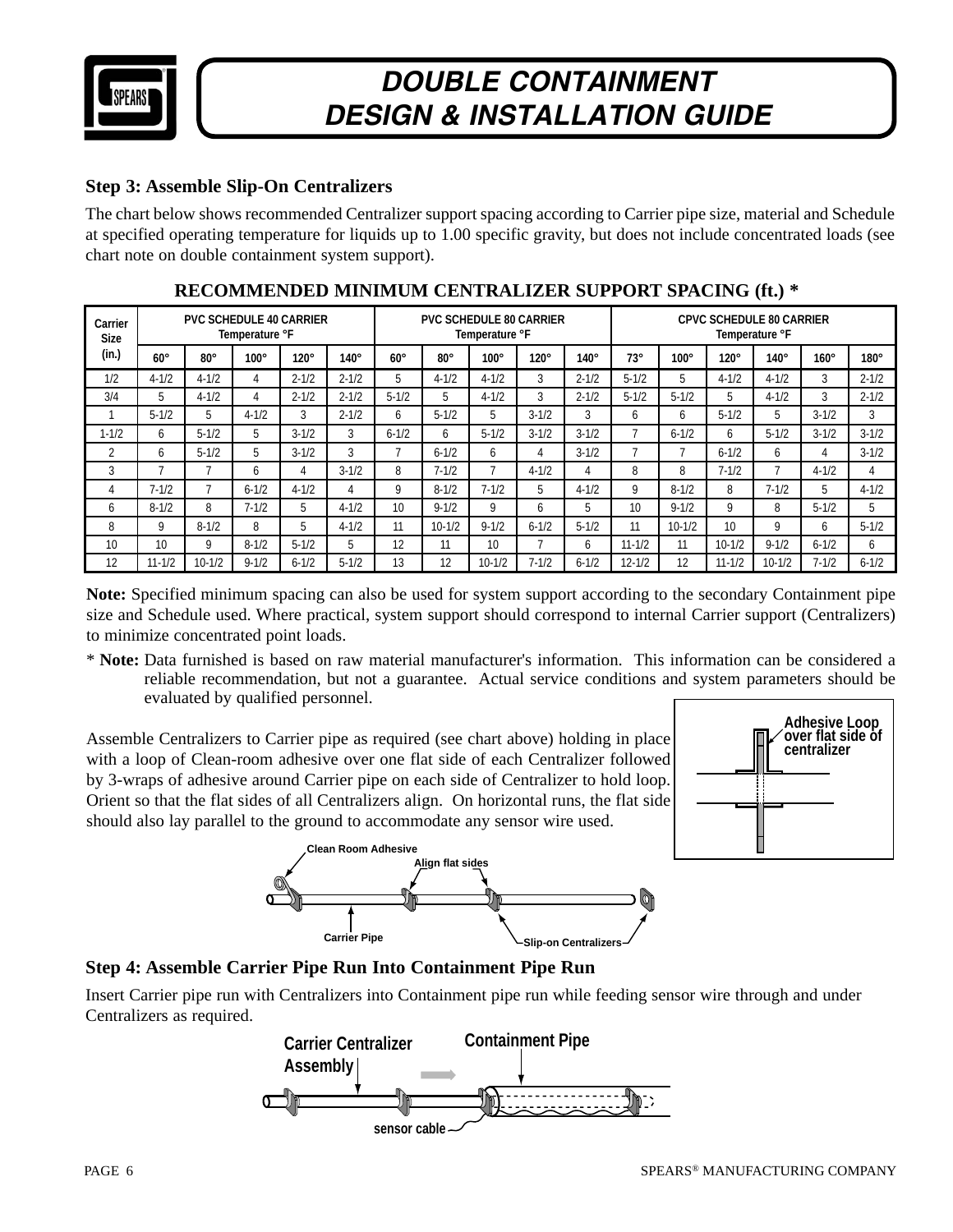

#### **Step 5: Solvent Cement Start of Carrier & Containment Run**

Position double containment pipe assembly and pull Carrier pipe out enough to allow joint make-up. Using proper dauber size, cement Carrier pipe to first Carrier (or Termination) fitting being sure to properly orient Centralizers. Using a different size dauber if necessary, cement Containment pipe and slide into first Containment (or Termination) fitting.



#### **Step 6: Solvent Cement Next Carrier & Containment Run**

At the opposite end of the run, install the next carrier and containment fitting assembly. **Important Note:** Certain carrier x containment sizes and configurations (such as elbows) may require cementing and installation of both fittings at the same time. A dry fit check of both fittings should be made to verify that there is clearance to slide the Containment fitting over the Carrier fitting once the Carrier fitting has been cemented to the carrier pipe. In such cases, slide the Containment fitting back as much as possible and apply cement to both Carrier pipe and extender coupling and to both Containment pipe and Containment fitting using appropriate size daubers. Immediately assemble next Carrier fitting to Carrier pipe and Containment fitting to Containment pipe being sure to align properly. Note: This process must be done quickly to prevent cement from drying out before assembly.

Other size and configuration combinations allow Containment fitting to be installed after Carrier fitting is in place. In such cases, slide Containment fitting away from Carrier Carrier fitting and cement Carrier pipe to next Carrier fitting, using proper dauber size. Slide next Containment fitting back over Carrier assembly and cement Containment pipe to next Containment fitting, using a different size dauber if necessary. For tees or crosses, where possible, always cement the run double containment assembly before the branch.



**Important Note:** Some Tees are shipped with the Carrier Tee branch socket extension separated from the Carrier Tee assembly to allow easy movement of the Carrier fitting to facilitate assembly, as shown below. The Carrier Tee branch extension must be **cemented in place** after the run Carrier Tee assembly is completed.



**Repeat Step 2 through 6** above to consecutively assemble each additional section of the Double Containment System. Finish with installation of an additional Termination Fitting. See following instructions on Closure Fittings or on Expansion Joints for joining Double Containment system sections which must meet.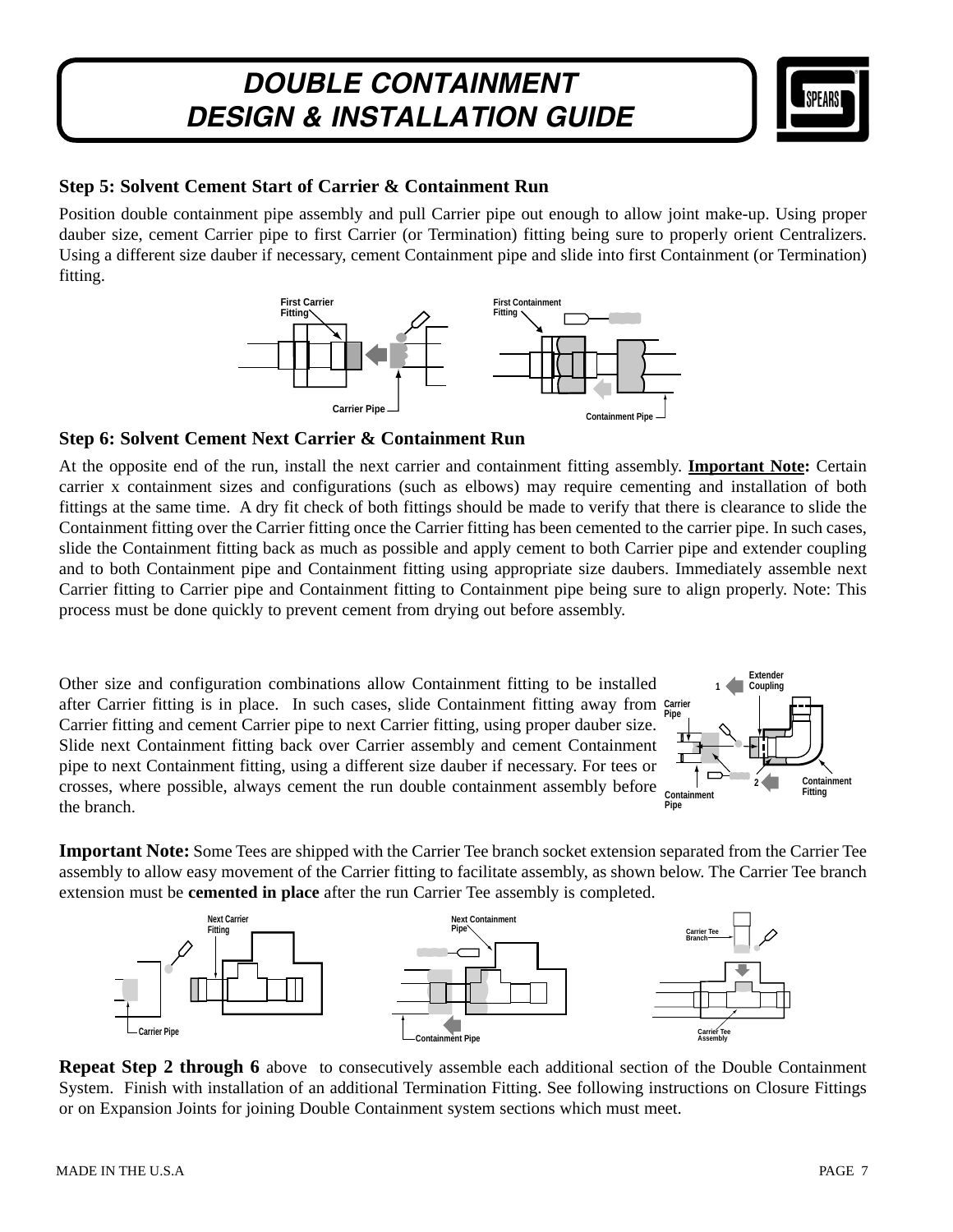

### **V. SPECIAL CLOSURE FITTING INSTALLATION**

Closure Fittings are a special split coupling for joining meeting runs of Containment piping such as before the final Termination Fitting. Closure Fittings consists of 1 male Closure Fitting and 1 female Closure Fitting. An internal O-ring on each component serves as a "cement-wiper" during installation to assure a proper joint. A "One-step" type cement should be used to facilitate rapid assembly.

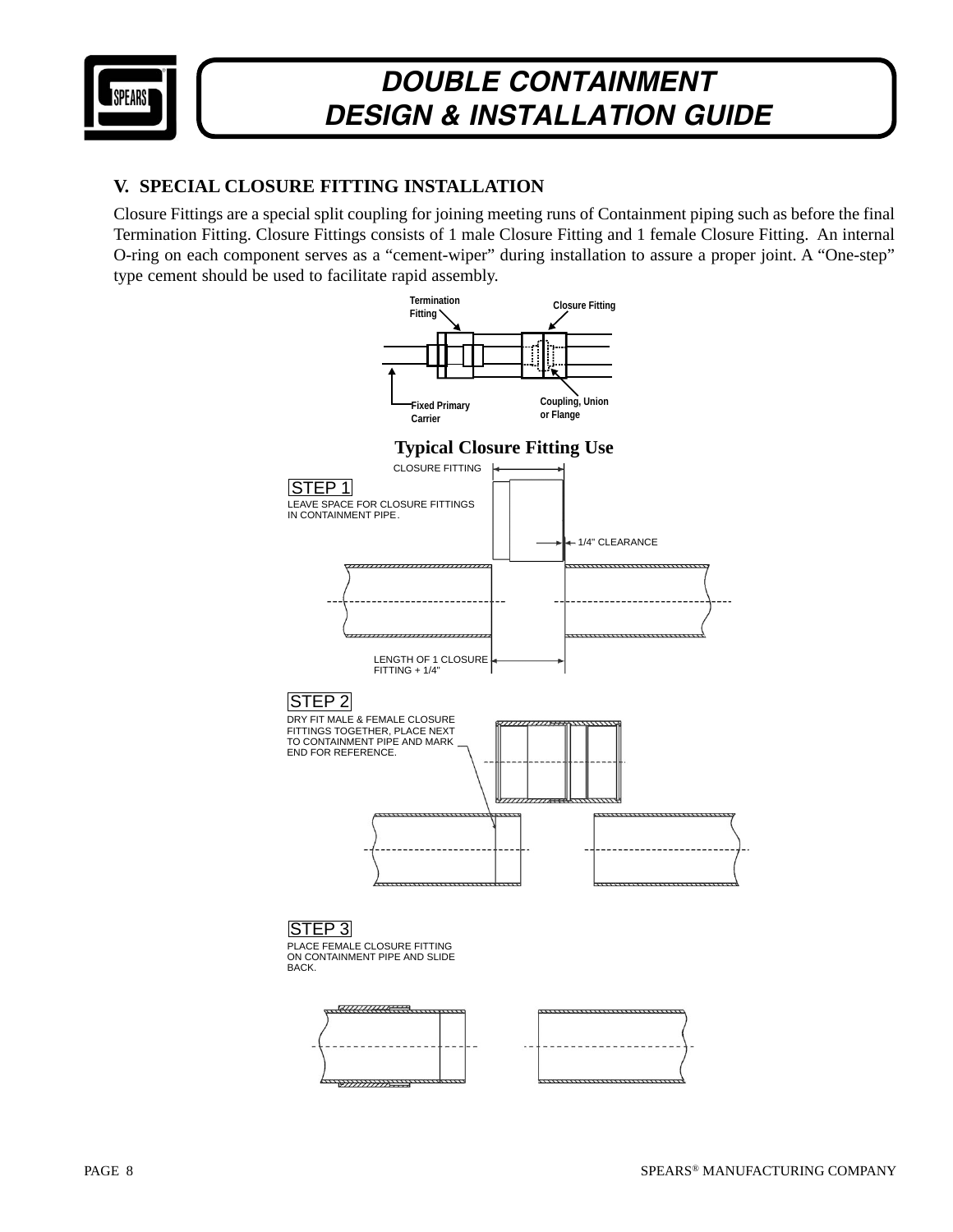

PLACE MALE CLOSURE FITTING ON CONTAINMENT PIPE AND SLIDE BACK.  $|STEP 4|$ 





#### STEP 5

COMPLETE CARRIER PIPE. IF SUFFICIENT MOVEMENT FOR A SOCKET JOINT CANNOT BE MADE, A UNION, FLANGE OR EXPANSION JOINT MAY BE REQUIRED.



## STEP 6

USE ONE-STEP CEMENT ON FEMALE CONTAINMENT PIPE. APPLY WELL PAST<br>MARK ON PIPE. O-RING WILL WIPE OFF<br>EXCESS. SLIDE CLOSURE FITTING FORWARD<br>TO MARK ON PIPE MADE IN (STEP 2) LET CEMENT CURE BEFORE CONTINUING TO NEXT STEP.



### STEP 7

USE ONE-STEP CEMENT ON CONTAINMENT PIPE. APPLY WELL PAST WHERE THE END<br>OF CLOSURE FITTING WILL BE INSTALLED.<br>ALSO CEMENT MALE PORTION OF CLOSURE<br>FITTING AND INSIDE THE MATING FEMALE JOINT.<br>SLIDE MALE FITTING INTO FEMALE FITTING AND<br>CLAMP WITH A BAR OR PIPE-

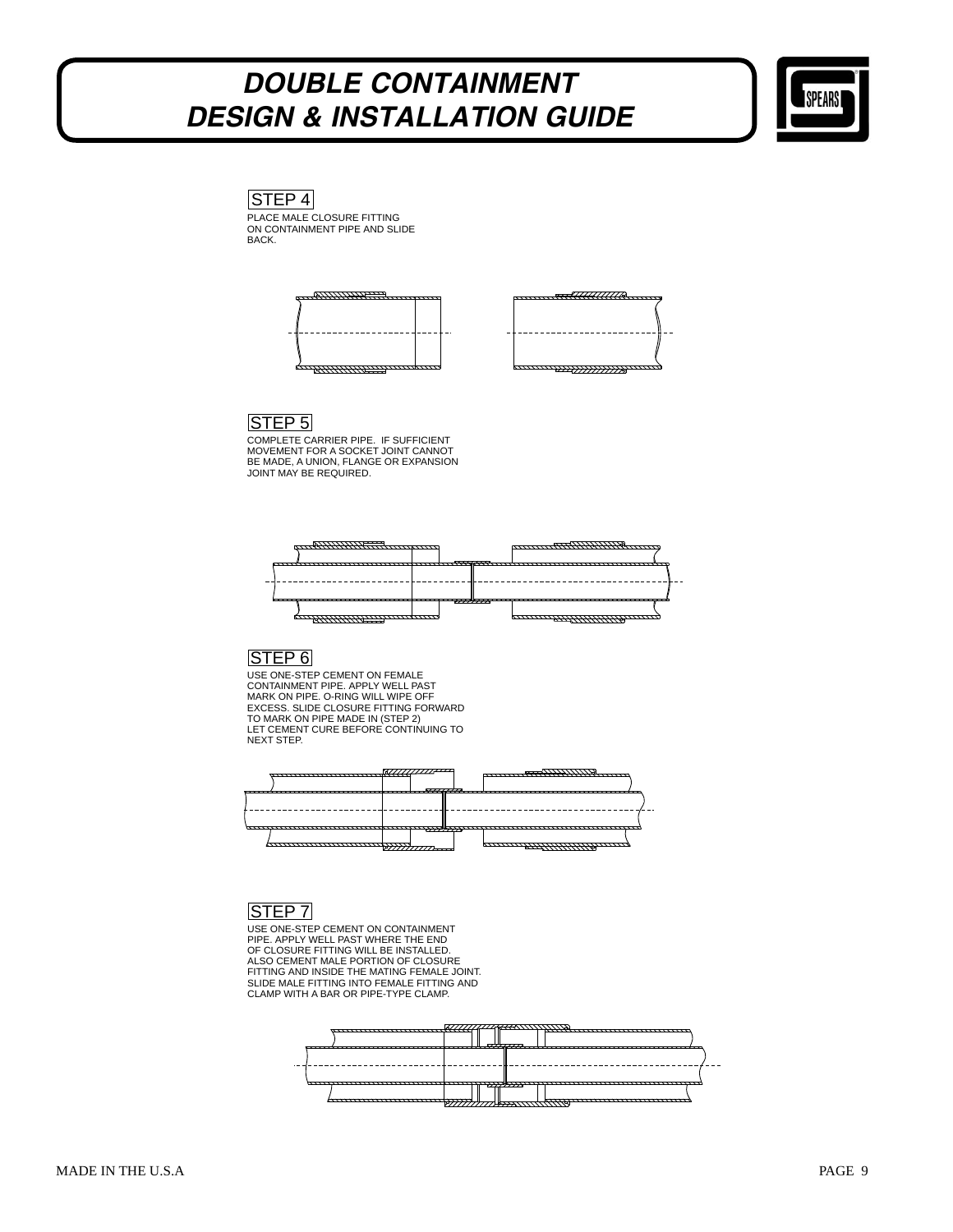

## **VI. ISOLATION COUPLER INSTALLATION**

The purpose of the Isolation Coupler is to isolate a containment section for improved location identification if a leak is detected. To accomplish this, the Isolation Coupler has a partition in the Containment section fixed to the Carrier section.

#### **Step 1: Solvent Cement Isolation Coupler on Carrier and Containment Pipe Run**

This coupler requires cementing of both primary Carrier and Containment joints at the same time. Using the right size dauber, cement both sockets on one end of the Isolation Coupler and both pipe ends of the Carrier and Containment pipe run. Assemble both joints immediately. Note: This process must be done quickly to prevent cement from drying out before assembly



### **Step2: Solvent Cement Start of Next Carrier & Containment Run**

Position the next double containment pipe and centralizer assembly and pull Carrier pipe out enough to allow joint make-up. Using proper dauber size, cement Carrier pipe to Carrier socket of Isolation Coupler being sure to properly orient Centralizers. Using a different size dauber if necessary, cement Containment pipe and slide into Containment socket of the Isolation Coupler

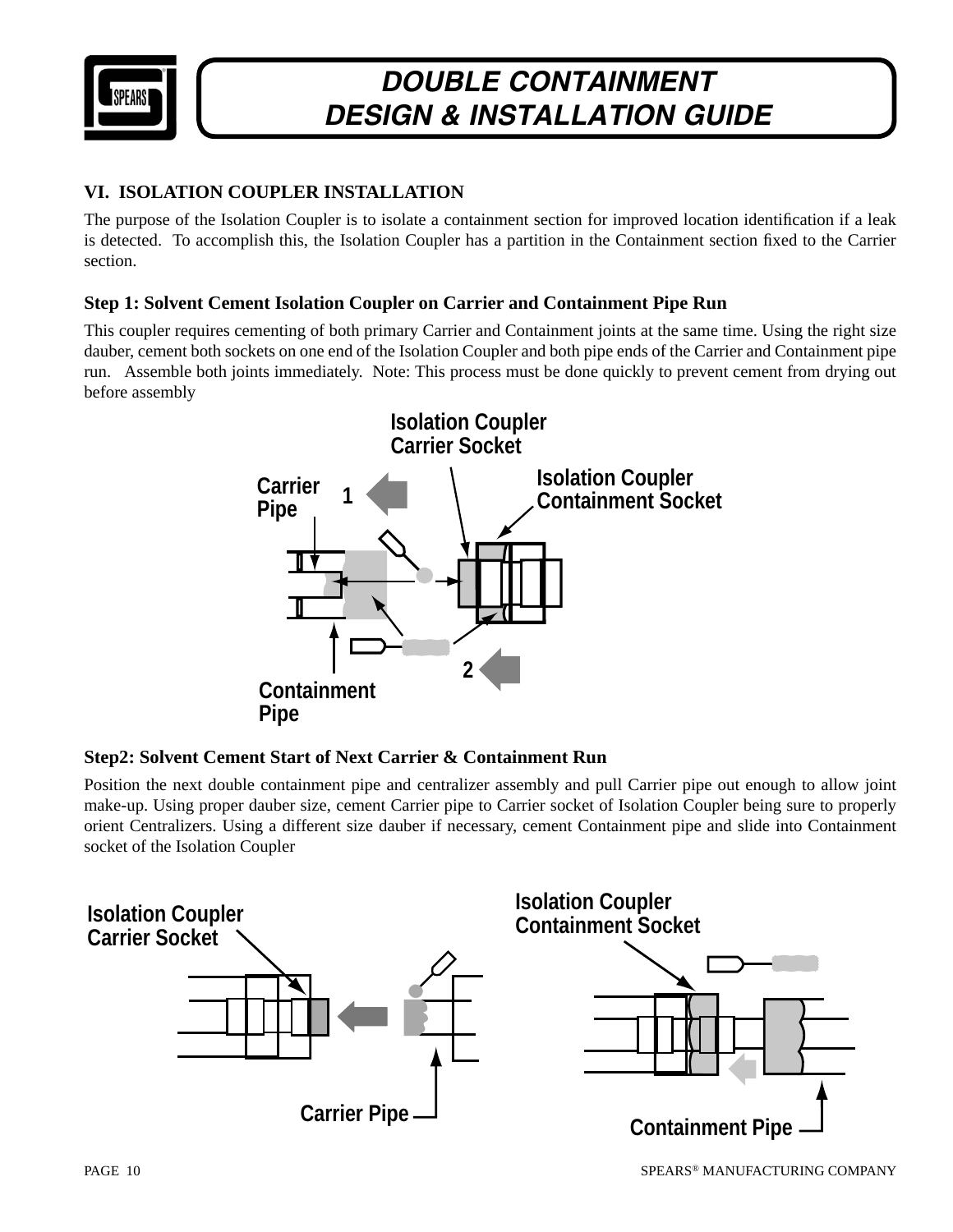

### **VII. IN-LINE VALVE BOX INSTALLATION**

Tee-style valve boxes come with Spears® True Union 2000 style ball valves or ball check valves installed. Centralizers are pre-installed in box to give support to the valve. In-Line Valve Boxes are constructed in a larger diameter than the secondary containment system in order to accommodate the appropriate valve for the carrier system. These are fitted with reducers for connection to the containment system. Valve boxes can be ordered with stem extensions for exterior operation of valve. Ball and Ball Check Valves are available for use with Carrier pipe sizes  $1/2$ " through 4", PVC or CPVC using EPDM or genuine Viton® seals. Other valve types available on request.



Using appropriate size daubers, apply cement to both Carrier pipe and extender coupling and to both Containment pipe and Valve Box Containment enclosure. Assemble immediately being sure to apply pressure to the opposite end extender coupling to seat Carrier connection. **Carrier**

**Note:** This process must be done quickly to prevent cement from drying out before assembly. A one-step type cement is recommended for this installation.

### **VIII. EXPANSION JOINT INSTALLATION**

Expansion Joints can be used to compensate for linear thermal expansion in Carrier or Containment portions of the system. Expansion Joints are available in either 6" or 12" extension lengths.

### **Step 1: Determine Travel Length Needed**

General Rule: For PVC systems, allow 3/8" expansion for every 10°F change in temperature per 100 feet of pipe (all diameters). For CPVC systems, allow 1/2" expansion for every 10°F change in temperature per 100 feet of pipe (all diameters). For example, a 6" travel expansion joint will accommodate approximately 160 $\degree$ F temperature change in 100 ft. of PVC pipe (16 x 3/8" = 6") or approximately 120°F temperature change in 100 ft. of CPVC pipe (12 x  $1/2" = 6"$ ).



**Containment Pipe Pipe Valve Box Containment Enclosure Apply Pressure to seat joint**

**Extender Coupling**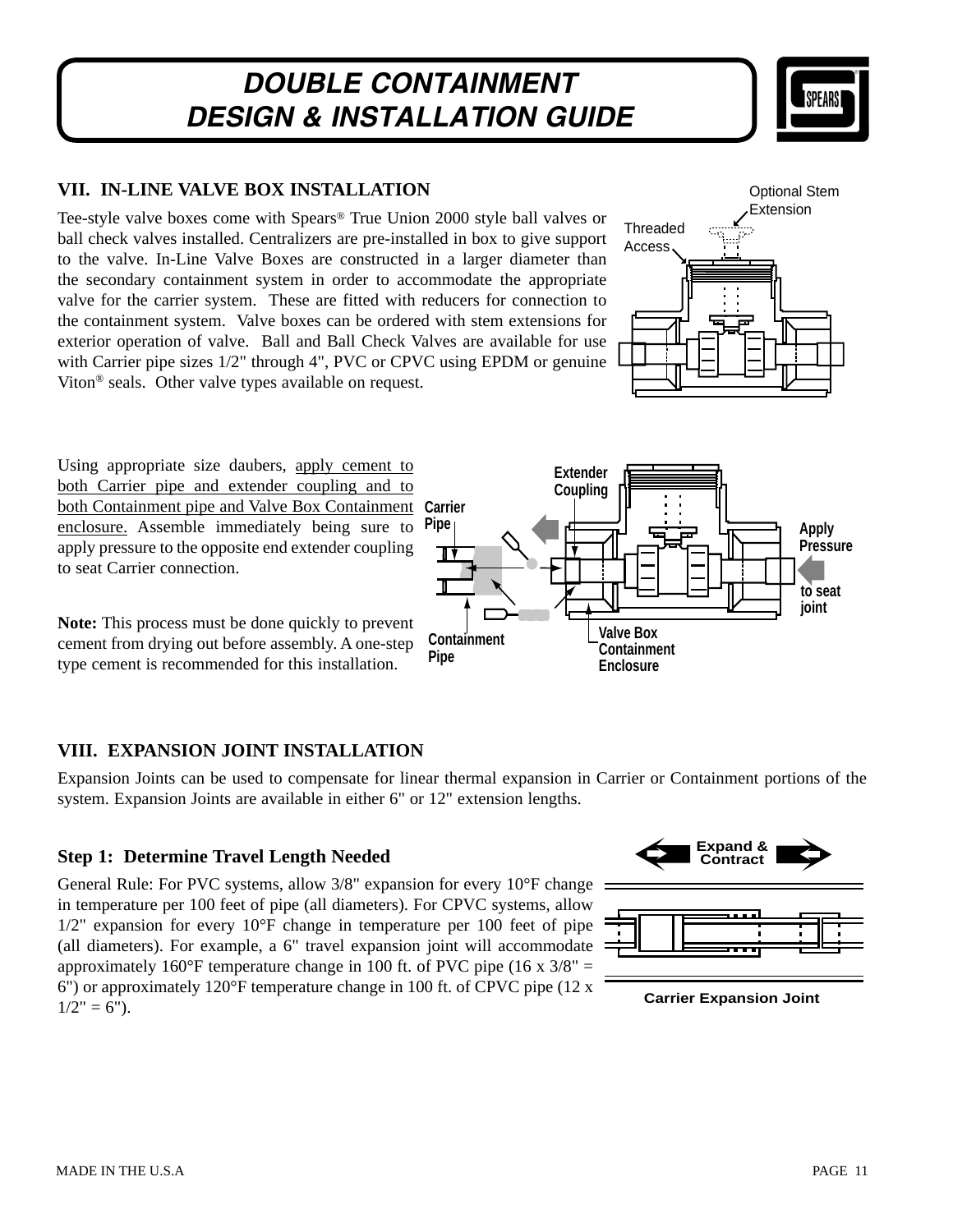

### **Step 2: Support & Thrust Block**

ON SECONDARY CONTAINMENT PIPING: For proper operation, the outer tube of the Expansion Joint should be firmly anchored to allow free movement of the inner tube or "piston." Alignment is critical. Support and thrust block the system to direct movement squarely into the Expansion Joint. Alignment is critical and axial guides should be installed to ensure straight movement into Expansion Joint. Provisions should be made to protect the cylinder shaft from scratches, damage and debris in order to prevent leaks.

ON PRIMARY CARRIER PIPING: A Centralizer bracket should be located at each end of the Expansion Joint to serve as an axial guide to ensure straight movement into Expansion Joint. Protect the cylinder shaft from scratches, damage and debris during installation.

### **Step 3: Install Expansion Joint in Line**

Determine installed extension length and solvent cement unit in system. Expansion Joints can be installed at the travel range midpoint for most general installations and are shipped from the factory in this position. If desired, the extended position for installation may be additionally adjusted to specific system and installation parameters using the following calculation:

| T-A                | $T =$ Maximum Temperature of Pipe Exposure                |
|--------------------|-----------------------------------------------------------|
| $--- \times E = P$ | $A =$ Temperature of Pipe at time of Installation         |
| T-F                | $E =$ Maximum Expansion Joint Travel (6" or 12")          |
|                    | $P =$ Piston Extension for Installation Position (inches) |
|                    | $F =$ Minimum Temperature of Pipe Exposure                |

Example: A straight run of pipe will operate at temperatures between 60°F and 110°F. Temperature at time of installation is 75°F using a 6" travel Expansion Joint.

| T-A                | 110-75                                                    |
|--------------------|-----------------------------------------------------------|
| $--- \times E = P$ | -------- $\times$ 6 = 4.2 inches extended at installation |
| T-F                | $110-60$                                                  |

Supplemental Information Notes:

| Maximum operating temperature:                                                                   | $PVC = 140^{\circ}F$                        |
|--------------------------------------------------------------------------------------------------|---------------------------------------------|
|                                                                                                  | $CPVC = 180^{\circ}F$                       |
| Coefficient of Linear Thermal Expansion: PVC 1120 = 2.8 x 10 <sup>-5</sup> in/in/ <sup>o</sup> F |                                             |
|                                                                                                  | CPVC 4120 = 3.4 x 10 <sup>-5</sup> in/in/°F |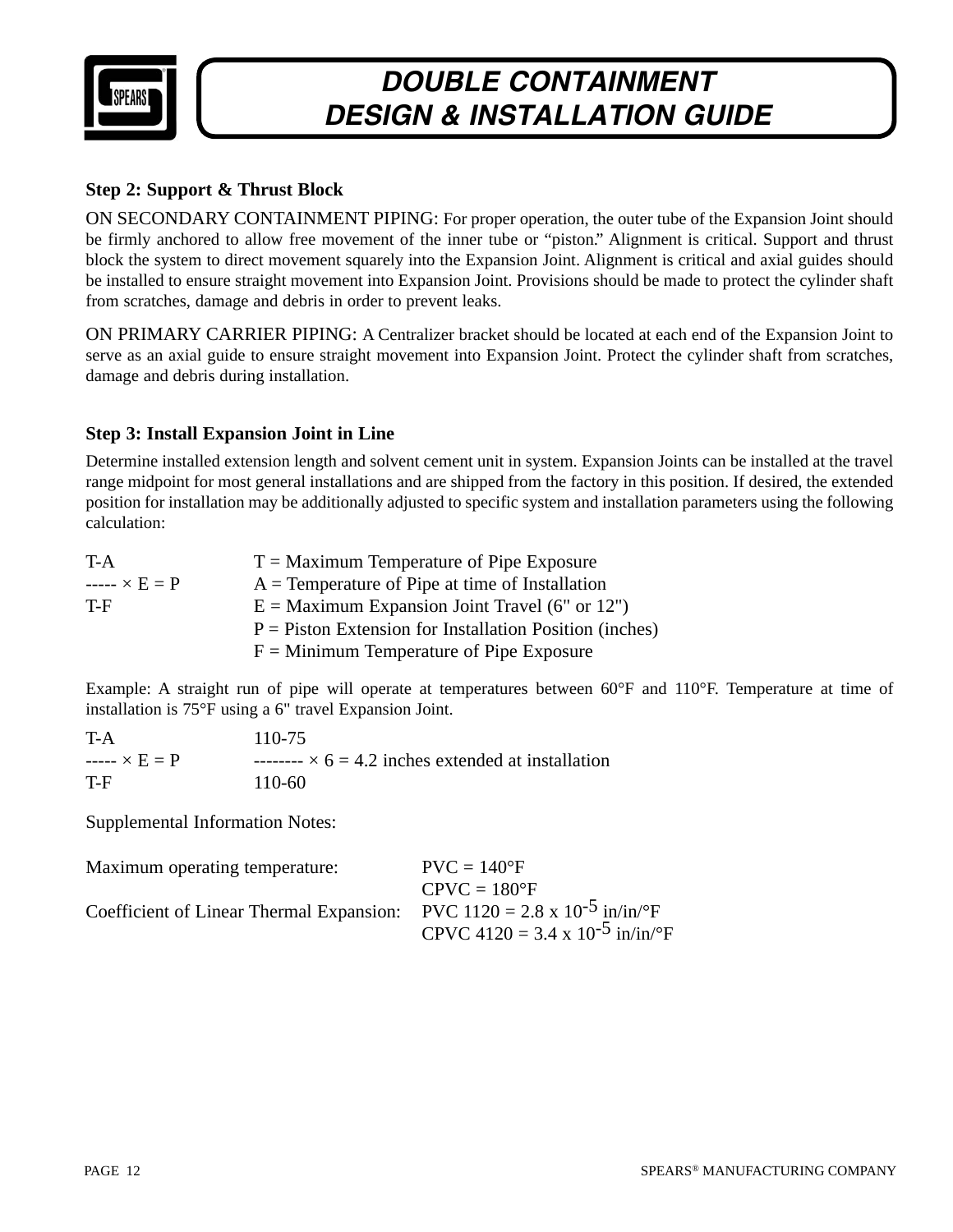

### **XI. SENSOR SADDLE INSTALLATION**

PVC and CPVC Sensor Saddles are available in Clamp-On type with O-ring seal for Containment pipe sizes 2" through 6" or in Glue-On style for Containment pipe sizes 1/2" and larger. Specify branch outlet size in thread or socket connection. Sensor Saddles should be installed in a low point along a Containment pipe run for collection of any fluid leakage. Install user-supplied sensor device. Saddles may also be used in Containment piping high points for air relief or for connection of Containment drainage valves.



#### **Clamp-On style Saddle Installation**

- 1. Using a standard industrial-grade hole saw, cut specified hole in desired position on pipe according to recommended hole saw size engraved on saddle. Note: Care must be taken to deburr hole and remove all residue from hole area to assure tight fit and avoid leakage.
- 2. Fully seat O-ring in groove on underside of saddle outlet component. Position over hole and fully seat saddle onto pipe. Note: Saddle outlets are piloted. Be sure pilot lip fully engages with hole in pipe.
- 3. Place strap component opposite outlet and secure with bolts (4), nuts (4), and washers (8). Washers MUST be placed under each bolt head and nut to avoid damage to saddle.
- 4. Tighten bolts to specified torque.
- 5. Saddle is now ready for user-supplied sensor device installation.

#### **Glue-On style Saddle Installation**

- 1. Using a standard industrial-grade hole saw, cut specified hole in desired position on pipe according to recommended hole saw size. Note: Care must be taken to deburr hole and remove all residue from hole and cement area to assure proper fit.
- 2. Dry fit saddle over hole and mark perimeter on pipe.
- 3. Clean pipe and saddle glue surface, apply solvent cement to saddle and to pipe, fully covering marked area.
- 4. Immediately press saddle onto pipe while rotating the saddle on the pipe slightly to distribute the cement. Secure each end of saddle with gear-type clamp or strap to maintain compression until solvent cement fully cures.
- 5. Saddle is now ready for user-supplied sensor device installation.

### **X. PRESSURE TESTING SYSTEM**

After all joints have properly cured, the Secondary Containment system may be air tested at 5 to 8 psig regulated pressure. **WARNING: System must NOT be tested with direct connection of air-line, nitrogen bottle, or similar unregulated pressure device. Test apparatus must be equipped with both a pressure limiting device at the source to assure that 8 psig pressure is not exceeded and an air relief device at the far end of the system set at a maximum pressure of 8 psig. FAILURE TO FOLLOW THIS PROCEDURE CAN RESULT IN SERIOUS OR FATAL BODILY INJURY.** Use a spray bottle of soap and water solution to check for leaks at joints. The Primary Carrier system should be hydrostatically tested. Flush the system to remove any debris and slowly fill to remove all entrapped air.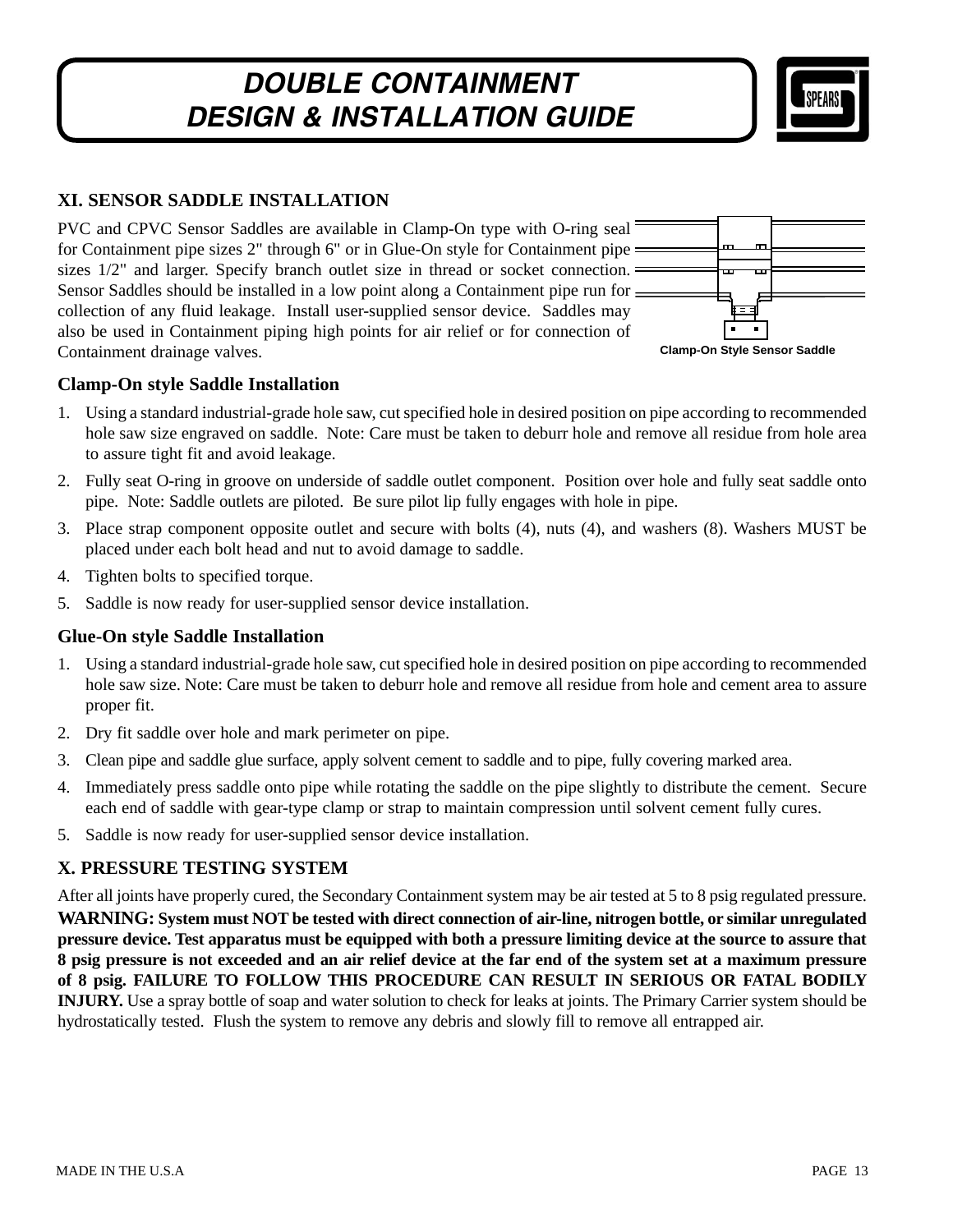

#### **Appendix A: General Solvent Cement Welding Procedures**

For best results, installation should be made at temperatures between 40°F and 110°F. All joint components should be inspected for any breaking, chipping, gouging or other visible damage before proceeding. All pipe, fittings and valves should be removed from packaging or containers and exposed to the installation environment for a minimum of one hour in order to thermally balance all components. All joining components must be clean and dry.

**Important:** TAKE EXTRA CARE THAT NO PRIMER OR SOLVENT CEMENT IS ALLOWED TO COME IN CONTACT WITH THE BALL OR OTHER INTERNAL COMPONENTS OF VALVES, EXPANSION JOINTS, OR UNIONS.

#### **Step 1: Cut Pipe Square**

Pipe ends must be cut square, using a wheel-type cutter or saw & miter box. A fine-toothed hand saw (16-18 teeth/ inch) with little or no set is recommended. A power cut-off saw with carbide blade is recommended for high volume cutting.

#### **Step 2: Deburr & Bevel Pipe**

Regardless of cutting method used in Step 1, burrs are created which must be removed from both the pipe I.D. and O.D. before joining. All pipe ends should be beveled  $10^{\circ}$  to  $15^{\circ}$ . Commercially available deburring & beveling tool is recommended, or a mill file may be used.

#### **Step 3: Clean Joint Components**

Wipe away all loose dirt and moisture from the pipe O.D. and fitting I.D. with a clean, dry cotton rag. DO NOT ATTEMPT TO JOIN WET SURFACES.

#### **Step 4: Check Joint Interference Fit**

An interference between pipe and fitting socket is necessary for proper fusion of the joint. To check, lightly insert pipe into fitting socket. DO NOT FORCE. Interference between pipe and fitting must occur between ½ of the socket depth (full interference fit) and the socket bottom (net fit). Do not use components which improperly mate.

#### **Step 5: Apply Primer**

**NOTE:** Certain Double Containment solvent cement connections should be made using a "one-step" type cement specifically designed for use without primer. Go to Step 6 if using a one-step type of solvent cement.

Primer is necessary to penetrate and soften both pipe and fitting socket surfaces in order for the solvent cement to properly bond. THE MOST FREQUENT CAUSE OF JOINT FAILURES IS INADEQUATE SOLVENT PENETRATION AND SOFTENING OF BONDING SURFACES DURING THE WELDING OPERATION.

- 1. Using a brush or applicator size not less than  $\frac{1}{2}$  the pipe diameter, apply a liberal coat of primer with a scrubbing motion to the fitting socket until the surface is softened and semi-fluid. This may take 5 to 15 seconds depending on size and temperature (larger diameters and lower temperatures will increase required time).
- 2. Apply primer to pipe in the same manner, extending application area to slightly more than the insertion depth into the fitting socket.
- 3. Apply a second coat to both the fitting socket and the pipe.
- 4. Check penetration and softening by scraping the primed surfaces. A few thousandths of the semi-fluid surface should be easily removed. Repeat primer application if necessary.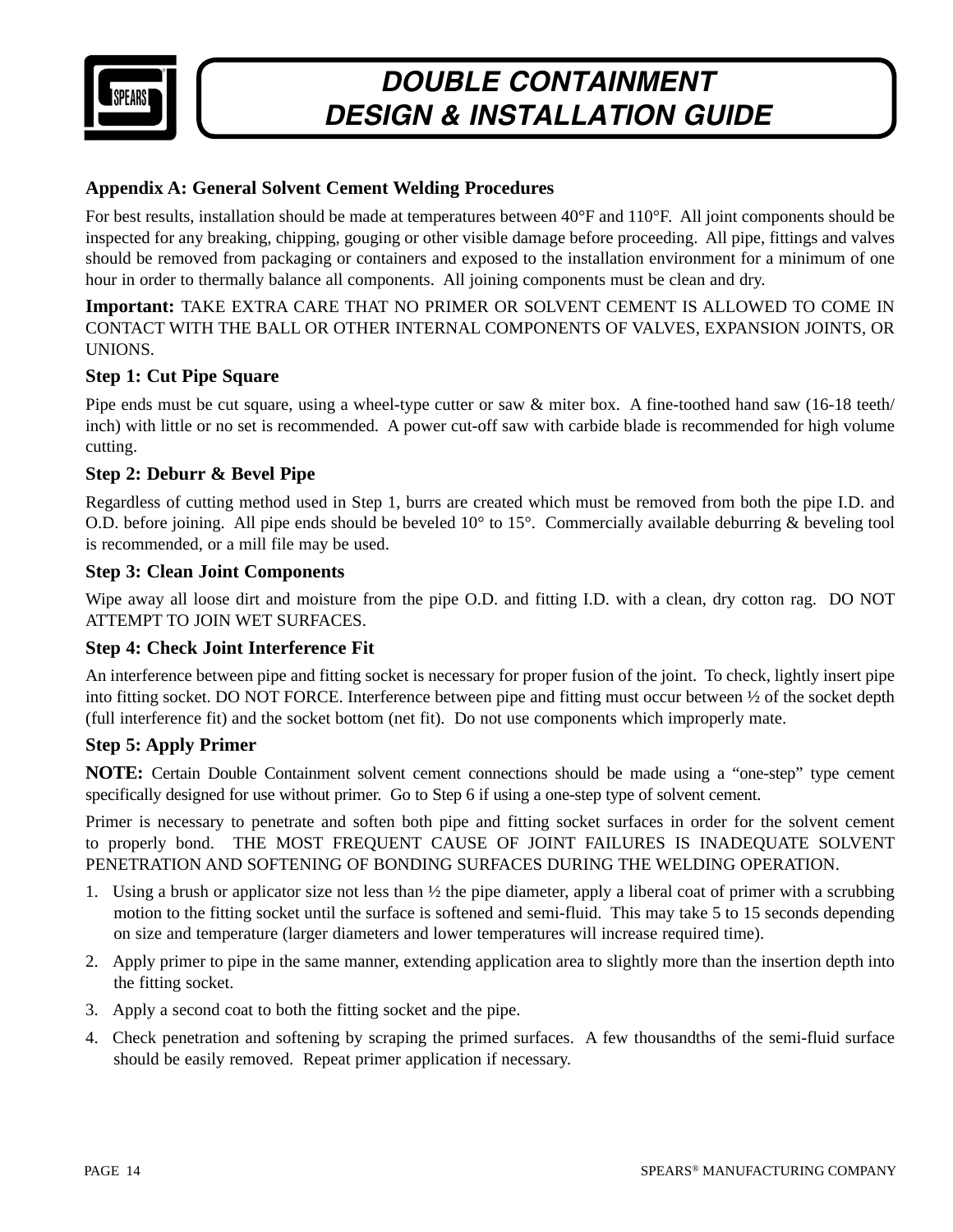

#### **Step 6: Apply Solvent Cement**

Solvent cement must be applied IMMEDIATELY to primed surfaces before the primer dries, in an alternating 3 coat application. Using a brush or applicator size no less than  $\frac{1}{2}$  the pipe diameter, apply a liberal coat of solvent cement to the primed pipe surface, then apply a light to medium coat to the primed fitting socket. If a "net fit" was experienced during dry fit check (Step 4), apply an additional coat again to the pipe surface. BE SURE TO USE A VERY LIBERAL AMOUNT OF SOLVENT CEMENT ON PIPE.

#### **Step 7: Join Components**

IMMEDIATELY following application of cement and before it starts to set, insert the pipe into the socket with a 1/4-turn twisting motion to evenly distribute cement within the joint. A full bead of cement should form around the circumference of the joint. Hold joint together for approximately 30 seconds to make sure the pipe does not move or back out of the socket.

#### **Step 8: Remove Excess Cement**

Using a cloth, wipe clean all excess cement from the exterior juncture of the pipe and fitting.

#### **Step 9: Initial Set & Cure Time**

Initial Set & Cure Time must be followed in accordance with the solvent cement manufacturer's instructions.

#### **Appendix B: Sample Engineering Specification**

1.0 System Design and Manufacturer

1.1 Thermoplastic Double Containment System shall be a floating carrier design constructed from conventional pipe and fittings meeting applicable ASTM requirements for all standard configurations of primary carrier and secondary containment. System shall include all pipe, fittings, centralizers, valves and valve boxes to be supplied by Spears® Manufacturing Company.

1.2 Standard configurations (tees, elbows, crosses, etc.) of primary carrier fitting shall be equipped with extender couplings for installation in secondary containment pipe and fittings.

1.3 Primary carrier system shall be supported by polypropylene slide-on centralizer brackets positioned with clean room adhesive. Centralizers shall provide annular space suitable for drainage or installation of user-supplied leak detection cable.

1.4 Specialty fittings shall be according to manufacturer's specifications and suitable for use with specified primary carrier and secondary containment system. Specialty fittings include the following:

Termination Fitting for start and stop of secondary containment.

Closure Fitting for joining two (2) secondary containment lines that meet.

Expansion Joint/Coupling for thermal expansion/contraction compensation or joining of pipe lines.

Sensor Saddles for connection of user-supplied leak detection apparatus.

Any other custom fitting configuration designed for the system.

1.5 Double Containment System shall be air-vented in the secondary containment to prohibit pressurization in excess of 10 psi.

1.6 Valve Box enclosure for ball and ball check valves shall be Tee-Style with specified valve installed and [option: external stem extension].